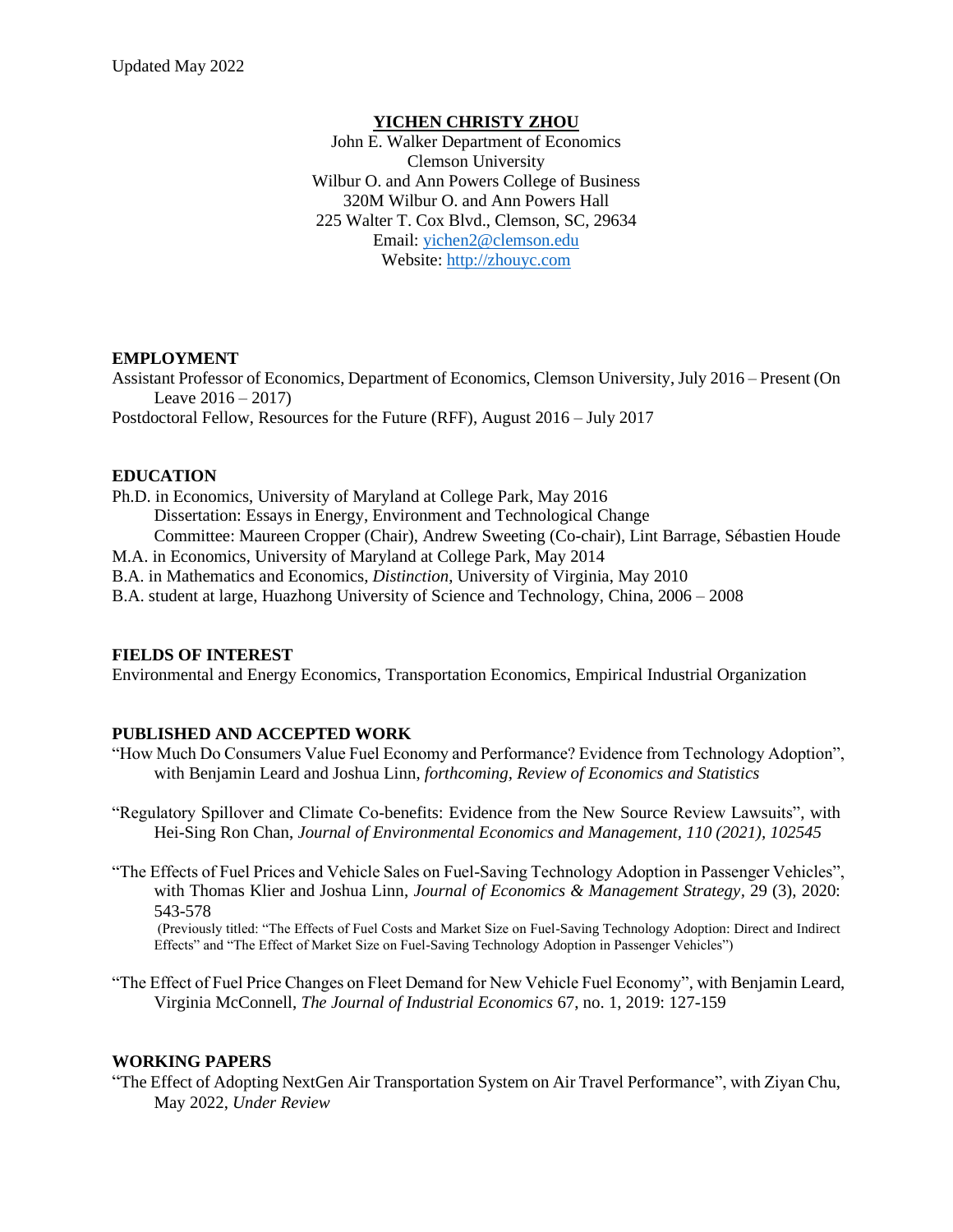"Network Propagation and Air Traffic Policies", with Tom Chungsang Lam, August 2021

### **SELECTED WORK IN PROGRESS**

"Knowledge Capital, Technology Adoption, and Environmental Policies: Evidence from the US Automobile Industry", February 2016

# **TEACHING**

Intermediate Microeconomics, Clemson University, Spring 2018 – Present Introduction to Econometrics, Clemson University, Spring 2018 – Present Computer Methods in Economics, University of Maryland, Spring 2012 – Spring 2013

## **GRANTS**

- Hayek Center for the Business of Prosperity on "Network Propagation and Air Traffic Policies" with Tom Chungsang Lam, Clemson University, 2020, \$5,000
- NBER Research Grant on "Economics of Energy Use in Transportation", Supported by the Department of Energy, National Science Foundation, and Alfred P. Sloan Foundation, 2018 – 2019, \$16,289
- Dean's Research Initiative Doctoral Dissertation Research Grant, Behavior and Social Science College, University of Maryland, 2015 – 2016, \$2,500

### **OTHER EMPLOYMENT**

Lone Mountain Fellow, Property & Environment Research Center (PERC), Montana, Summer 2016 Summer Intern, Resources for the Future (RFF), Summer 2014, Summer 2015

### **CONFERENCE AND SEMINAR PRESENTATIONS**

(\* for Scheduled)

- 2023: ASSA-TPUG (New Orleans)\*
- 2022: AERE (Miami)\*, Hong Kong Polytechnic University\*
- 2021: ASSA-TPUG (Virtual), Econometric Society North American Summer Meeting (Virtual), UEA North American Meeting (Virtual)
- 2019: NBER Economics of Energy Use in Transportation Conference (DC), AERE (Tahoe), Econometric Society European Meeting (Manchester), Southeast Energy & Environmental Economics Workshop (GaTech), SEA-Industrial Organization Society (Miami)
- 2018: ASSA-AEA (Philly), NBER Energy Use in Transportation Pre-conference (Boston), DC IO Day (discussant)
- 2017: ASSA-AEA (Chicago), American University School of International Service, RFF, IIOC (Boston)
- 2016: Ohio University, Clemson University, Arizona State University, University of Maryland Baltimore County, IIOC (Philly), PERC
- 2015: Maryland AREC, Maryland Econ, Northeast Workshop on Energy Policy & Environmental Economics (Yale), Georgetown GCER, Camp Resources

### **REFEREE AND OTHER SERVICE**

- Peer-reviewed Journals: Journal of Industrial Economics, Journal of Environmental Economics and Management, Journal of the Association of Environmental and Resource Economists, Energy Journal, Energy Economics, Resource and Energy Economics
- Ad Hoc Grant Proposal Reviews: Alfred P. Sloan Foundation